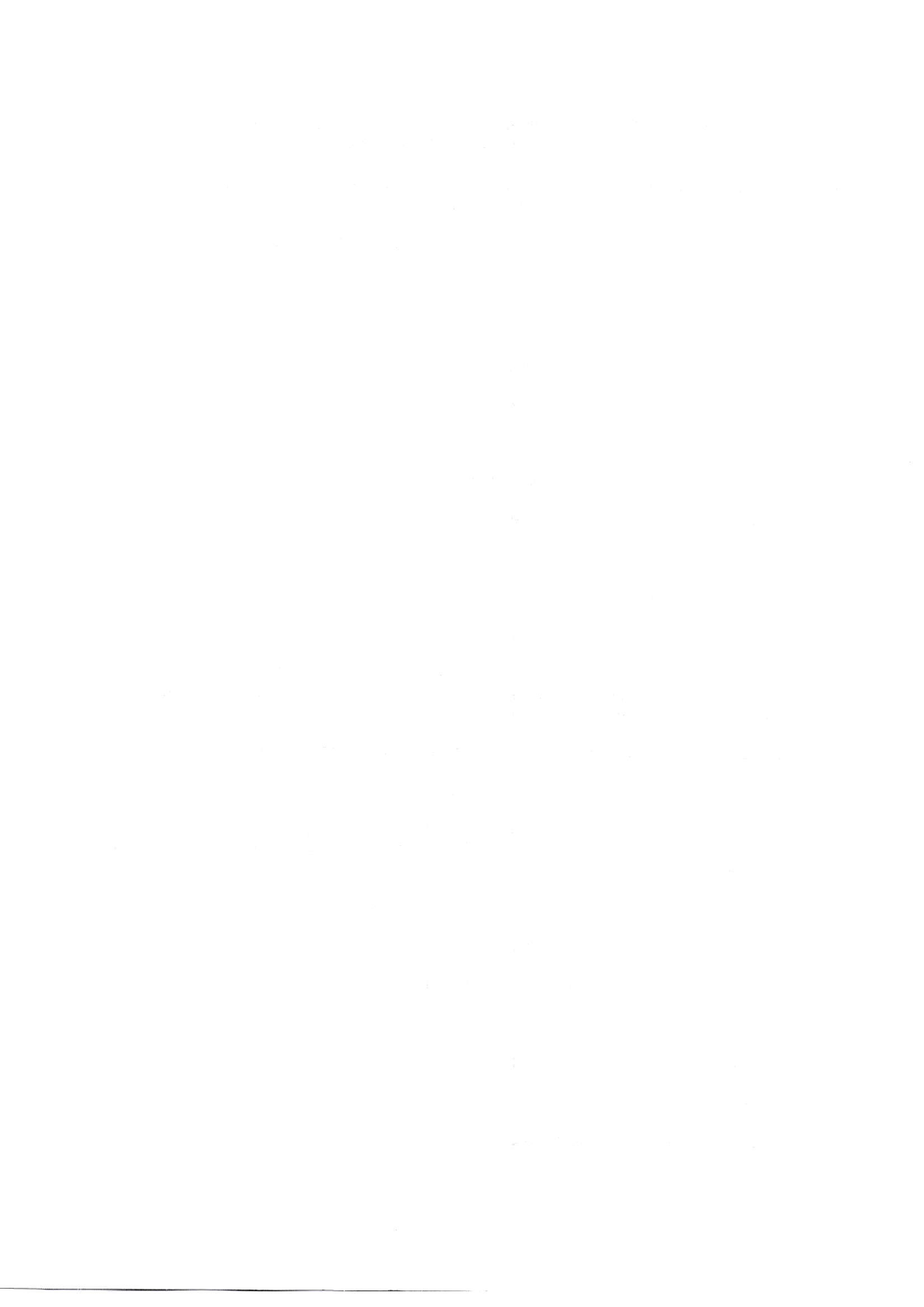# 5848 To consider financial matters including: -

# 5848.1 The authorisation of payment of accounts sinca the last meeting

# Resolved: The below payments of accounts were authorised:

| <b>BACS</b> | PAYE - Month 11<br>Photocopy Charges Inv<br>71306 | 01/03/2021 | £746.74   | <b>HMRC</b><br>Copy Print Scan<br>Ltd |
|-------------|---------------------------------------------------|------------|-----------|---------------------------------------|
| DD          |                                                   | 01/03/2021 | £13.20    |                                       |
| DD          | Pension                                           | 12/03/2021 | £652.31   | <b>Smart Pension</b>                  |
| DD          | Pension                                           | 19/03/2021 | £1,673.54 | <b>SYPA</b>                           |
| DD          | <b>Bill for February</b>                          | 22/03/2021 | £67.78    | O <sub>2</sub>                        |
| DD          | Electricity - DPH 8/2-7/3                         | 23/03/2021 | £83.50    | <b>British Gas</b>                    |
| DR          | <b>Stop Cheque Fee</b>                            | 25/03/2021 | £10.00    | <b>HSBC</b>                           |
| <b>BACS</b> | <b>Salaries</b>                                   | 26/03/2021 | £3,233.43 | Various                               |
| <b>BACS</b> | PAYE Month 12                                     | 26/03/2021 | £696.72   | <b>HMRC</b>                           |
| <b>BACS</b> | <b>YLCA Annual</b><br>Membership                  | 26/03/2021 | £1,116.00 | Y LCA                                 |
| DD          | <b>Grass Cutting Contract</b>                     | 26/03/2021 | £367.80   | Rotherham MBC                         |
| DD          | <b>Rates Ruby Cook</b>                            | 27/03/2021 | £1,992.87 | Rotherham MBC                         |
| DD          | DPH - Rates                                       | 27/03/2021 | £3,039.13 | Rotherham MBC                         |
| DD          | Photocopy Charges Inv<br>71953                    | 28/03/2021 | £14.92    | Copy Print Scan<br>Ltd                |
| DD          | April Invoice                                     | 29/03/2021 | £75.48    | <b>XLN Telecom</b>                    |
| DD          | <b>Litter Pickers Mobiles</b>                     | 31/03/2021 | £20.93    | EE and T.Mobile                       |
| <b>BACS</b> | <b>BLA</b> - Pest Control                         | 26/03/2021 | £48.75    | <b>Green Pastures</b>                 |
| <b>BACS</b> | Ruby Cook Final Bill                              | 26/03/2021 | £90.84    | <b>Water Plus</b>                     |
| <b>BACS</b> | <b>Cleaning Materials</b>                         | 26/03/2021 | £72.48    | Ace Janitorial                        |
| <b>BACS</b> | Office Copy Searches re<br>Lease                  | 26/03/2021 | £14.40    | <b>PRH Solicitors</b><br>J            |
| <b>BACS</b> | <b>Expenses</b>                                   | 26/03/2021 | £15.47    | Holsey<br>Sunnyside                   |
| <b>BACS</b> | To replace chq lost in post                       | 26/03/2021 | £291.55   | <b>Supplies</b>                       |
| <b>BACS</b> | <b>Printer Cartridge</b>                          | 26/03/2021 | £38.00    | Cartridge World                       |
| <b>BACS</b> | Memo of Fees 114779                               | 26/03/2021 | £44.40    | Robert Ogle                           |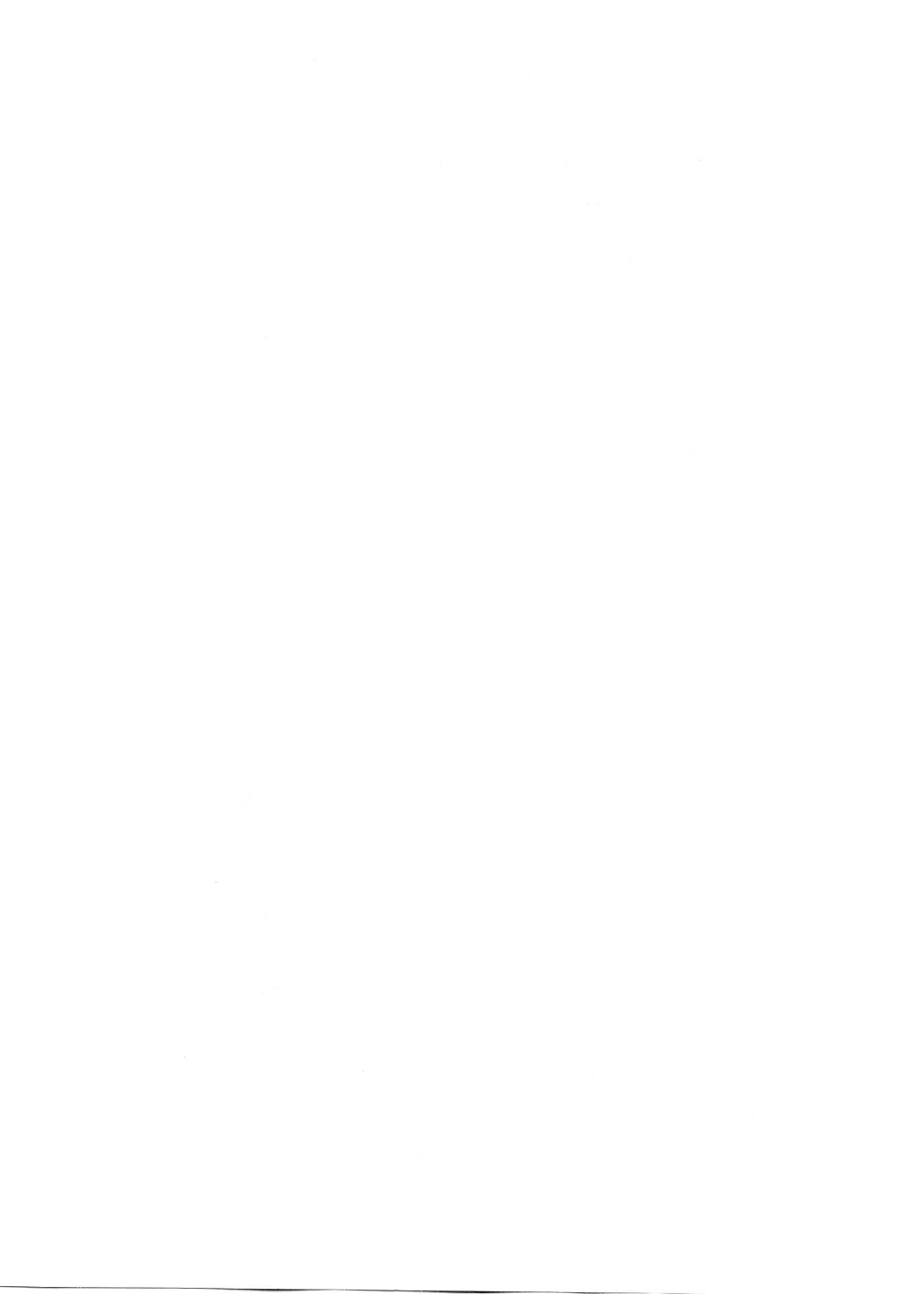# 5848,1 To approve any SSCC hours to be paid

### Resolved : 14 hours for one Clerk

5848.2 To discuss and agree action for litter pickers contracts

# Resolved : To be renewed for 3 months are reconsidered in 3 months

Discussion took place with regard to a resident being noted for litter picking in the area. A letter of thanks to be sent.

5848.3 To receive and approve reserves policy for 2021 / 2022

Resolved : The reserves policy presented as an appendices was approved for 2021 / 2022

5848.4 To receive income and expenditure statement to 31<sup>st</sup> Jan 2021

Resolved : Income and expenditure statement to 31<sup>st</sup> Jan 2021 received

5848.5 To receive and approve bank reconciliation to 28<sup>th</sup> Feb 2021

Resolved : Bank reconciliation to 28<sup>th</sup> Feb 2021 received and approved

5848.6 Allotments 5848.6.1 To consider request for fencing

Resolved : Approved subiect to being decent

5848.6.2 To consider request to plant fruit trees

Resolved: Approved on the condition of being kept in order and not to be permitted to grow too large

5848.6.3 To consider request for branches to be pruned overshadowing plots

Resolved : At the end of bird nesting season can be pruned back to boundary line but to be noted these are not our trees and authorisation should be sought by the owner

5A48.7,4 To review process of termination of plots, discuss issues that arose and agree any future arrangements

An update was given of the process and issues which has arisen

5849 To note and take any action on correspondence received :-

5849.1 Confirmation of Borough Ward Boundaries as per email notification to Councillors

5849.2 Call for evidence for remote meetings as per email from YLGA / NALC notification to Gouncillors

All the above items were noted

 $\mathcal{P}$